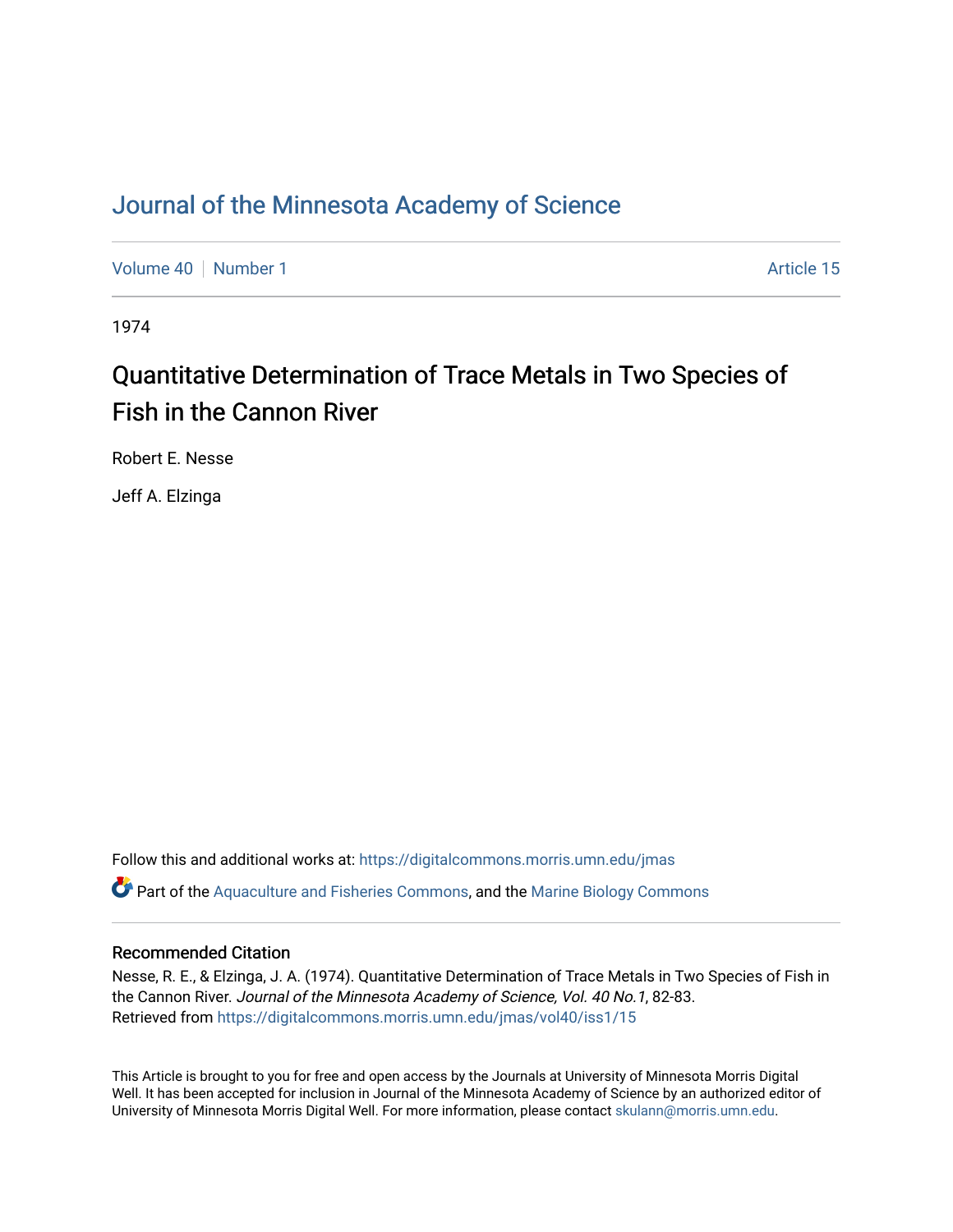# **Quantitative Determination of Trace Metals in Two Species of Fish in the Cannon River**

ROBERT E. NESSE\* AND JEFF A. ELZINGA\*\*

**ABSTRACT - Samples of fish were taken from three stations along the Cannon River and comparatively analyzed for concentrations of Copper and Mercury in their muscle tissue by atomic absorption spectrophotometry. Samples from different stations showed a difference in metal concentration.** 

This research investigated primary and secondary feeding fish to determine and compare copper and mercury concentrations within and between species of fish caught from separate environments representing increasing concentrations of trace metal wastes in the water. The common carp and sucker represented the bottom feeding fish in the study, and the crappie represented the secondary feeders. Twenty five fish of each species were taken from each station • to provide the statistical base.

Three stations were chosen along the Cannon River. Station 1 was located approximately 10 miles upstream from Faribault, Minnesota, on the Straight River. This station represented a relatively clean environment for the fish. Station 2 was located approximately  $1/2$  mile upstream from Dundas, Minnesota. This station included Faribault effluents but stiIII represented a relatively clean environment due to its distance from the city ( 13 miles). Stations 3 was established 1 mile downstream from Northfield, Minnesota, where the sewage treatment plant releases effluent into the river. A dam located in Faribault prevents mixing between fish from station I and 2 and another dam located in Northfield isolates station 3 from 2.

#### **Atomic Absorption Spectrophotometer used**

For both the mecury and copper analysis a Perkin Elmer 303 Atomic Absorption Spectrophotometer was used.

The copper analysis was by flame technique described by Edward Leonard in "The Determination of Copper in Fish by Atomic Absorption Spectrophotometry." The procedure uses a wet ash technique which employs perchloric acid and nitric acitd to digest sample tissue.

After the samples were digested and prepared for analysis, they were aspirated directly into the atomic absorption apparatus. The instrument was calibrated with aqueous copper solutions in the range of  $.1 - 10$  ppm. Readings were then recorded for each sample, plotted on a calibration curve and analyzed statistically. To insure purity. only reagent grade chemicals and de-ionized distilled water was used for dilutions, rinsings, and digestions. A number of blank samples were run at random intervals to make sure that contamination from chemicals, water. or air were not entering.

\*ROBERT E. NESSE received the B.A. degree from St. Olaf College in 1973 and was·accepted for enrollment in the Medical School of Wayne State University, Detroit, Michigan.

'''"JEFF A. ELZINGA received the B.A. degree from St. Olaf College in 1973 and is continuing toward a medical career.

For the mercury analysis a flameless technique described in "Analytical Determination of Mercury" published by the Chlorine Institute was used. After the samples were digested and prepared for analysis, they were aerated through the atomic absorption apparatus. Readings were plotted on a calibration curve and analyzed statistically by station in the same manner as copper.

#### **Copper Test Results**

Bottom feeders from station I showed a mean copper level of 8.21 ug/g of fish tissue with a standard deviation of .146 ug/g. Bottom feeders from stations 2 showed a mean value of  $6.75 \text{ ug/g}$  of tissue with a standard deviation of 1.39 ug/g. Bottom feeders from station 3 showed a mean value of 13.74 ug/g of tissue with a standard deviation of 8.27 ug/g.

Since the test is not being repeated on a single specimen, the standard deviation reveals little. Because of natural deviation between individuals a moderate standard deviation is expected. The T-test showed less than a 75% probability that station I values differed from station 2. However a comparison of station 2 and 3 showed a greater than 95% level of confidence that they were different. Figure l shows a graph of comparitive ppm values for fish from stations l, 2, and 3.

Crappie values showed a change from bottom feeders when concentrations were compared. Copper concentration in crappie tissues was nearly identical for stations 2 and 3. Tissue from station 2 showed a mean copper concentration of 6.82 ug/g of tissue with a standard deviation of .79 ug/g. Tissue from station 3 showed a mean concentration of 7.11 ug/g with a standard deviation of .98 ug/ g. Figure 2 shows the comparative copper concentration in crappie tissue for station 2 and 3.

The difference in crappie concentration levels for copper was only .28 ug/g of tissue versus a difference of 6.1 ug/ g of tissue in bottom feeders comparisons between stations.

The difference in concentration levels, and station differences for the crappie and bottom dweller: could be due in part to differences in feeding habits between the species. Work done at Carleton College in Northfield. Minnesota, showed high concentration of copper in the sludge of the Scheldahl drainage ditch and in the river mud. Through its feeding habits the crappie avoids any ingestion of mud. while for the bottom feeder mud is an important source of food.

#### **Mecury test results**

Bottom feeding fish from station I showed an average Mercury level of .40 ug/g of tissue with a standard devia-

82